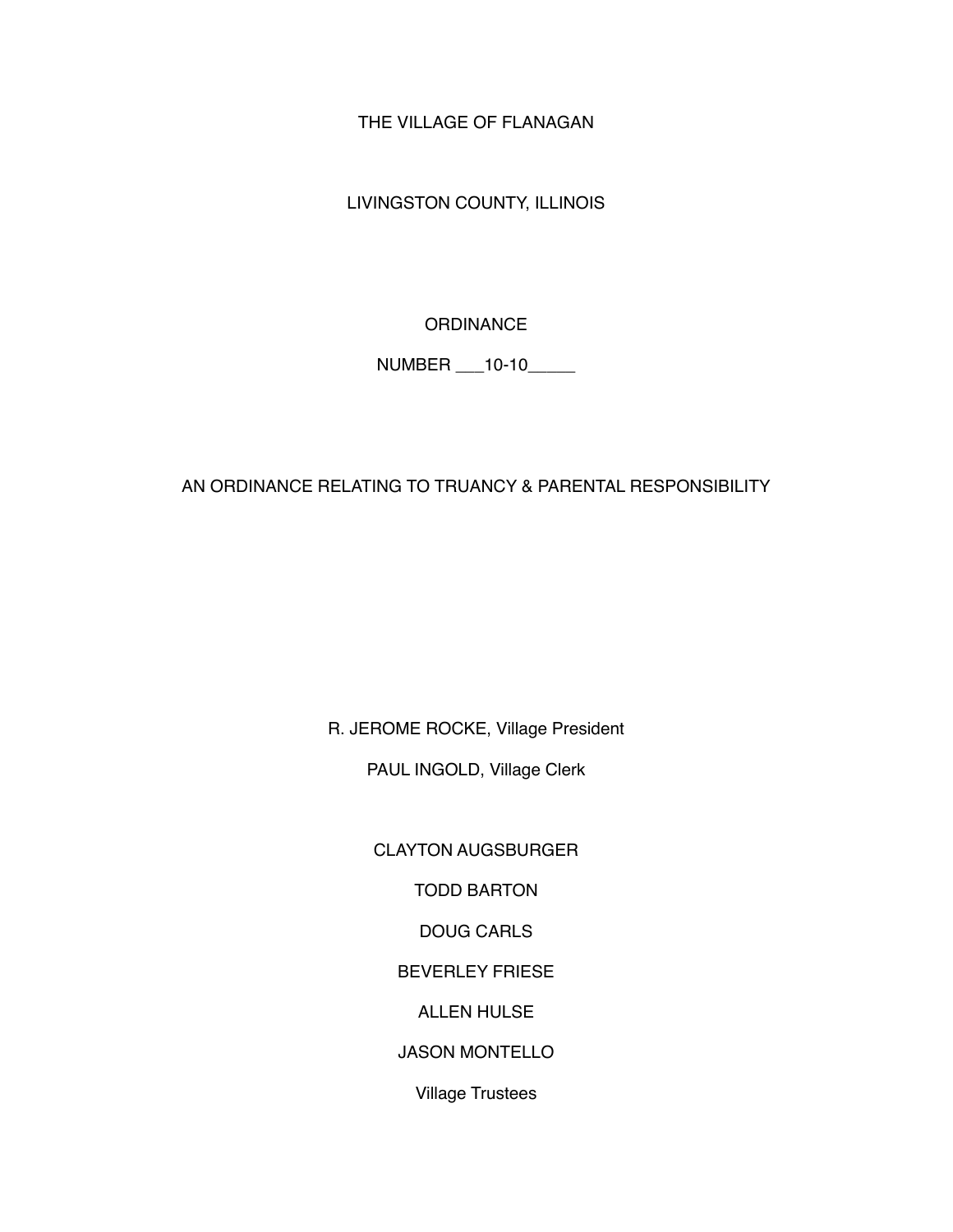Published in pamphlet form by authority of the President and Board of Trustees of the Village of Flanagan

on \_\_November\_16th\_\_\_\_\_, 2010

Ancel, Glink, Diamond, Bush, DiCianni & Krafthefer, P.C. – 207 W. Jefferson, Suite 402, Bloomington, IL 61701

ORDINANCE NO. \_\_\_10-10\_\_\_\_\_\_

## AN ORDINANCE RELATING TO TRUANCY & PARENTAL RESPONSIBILITY

WHEREAS, the Illinois Municipal Code, 65 ILCS 5/11-5-9, provides the corporate authorities of the Village may adopt ordinances to regulated truants within the Village; and

WHEREAS, the Village of Flanagan has certain police powers to enact regulations for the health and safety of the residents of the Village; and

WHEREAS, the corporate authorities have determined that truancy is a problem within the Village and that measures are necessary to address same, including parental responsibility; and

NOW THEREFORE BE IT ORDAINED by the President and the Board of Trustees of the Village of Flanagan, Livingston County, Illinois, as follows:

Section 1. Recitals. The foregoing recitals shall be and are hereby incorporated into and made a part of this Ordinance as if fully set forth in this Section 1.

Section 2. Definitions. The following definitions shall apply to this Ordinance:

RELIGION: Includes all aspects of religious observance and practice, as well as belief.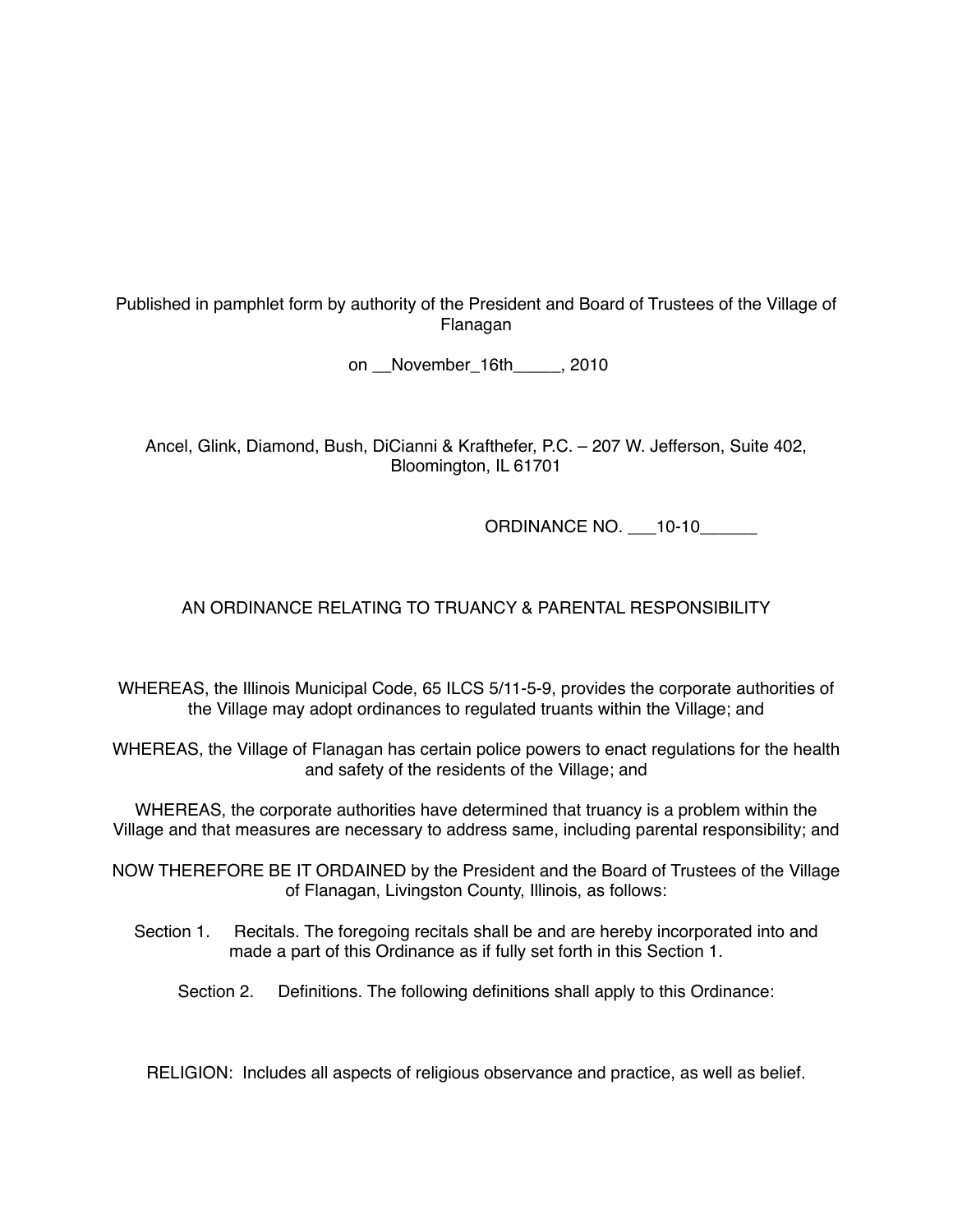TRUANT: A child subject to compulsory school attendance and who is absent without valid cause from such attendance for a school day or portion thereof.

DELINQUENT ACTS means those acts which violate the laws of the United States, the laws of this state or this ordinances of the county; those acts which cause or would tend to cause the minor to come under the jurisdiction of the Juvenile Court Act as defined by 705 ILCS 405/1-1 et seq.; or those acts by which the minor intentionally causes physical harm to another or deliberately creates an unreasonable risk of physical harm to himself or to others. The term "delinquent acts" does not include civil infraction traffic violations, but does include misdemeanor traffic violations.

DRUGS means any controlled substance as defined now or hereafter by the Public Health Code.

MINOR means any unemancipated person under 18 years of age.

PARENT means as mother, father or legal guardian of a minor who has the responsibility for the health, welfare, care, maintenance and/or supervision of the minor at the time the delinquent act is alleged to have been committed by the minor.

Section 3. Truancy Prohibited / Unlawful. It shall be unlawful for any person to be

a truant.

Section 4. Defenses. It is a defense to a violation under Section 3 that the child

was absent from school because of:

1. illness;

- 2. observation of a religious holiday;
	- 3. death in the immediate family;
		- 4. family emergency;

5. and such other situations beyond the control of the student as determined by the board of education in each district or such other circumstances which cause reasonable concern to the parent for the safety or health of the student.

Section 5. Penalty. The penalty for truancy shall be as follows:

a. Fine: Any person convicted of a violation of this Section, shall be fined twenty five dollars (\$25.00) for the first violation, fifty dollars (\$50.00) for the second violation, and one hundred dollars (\$100.00) for any violation after two (2) violations in one school year.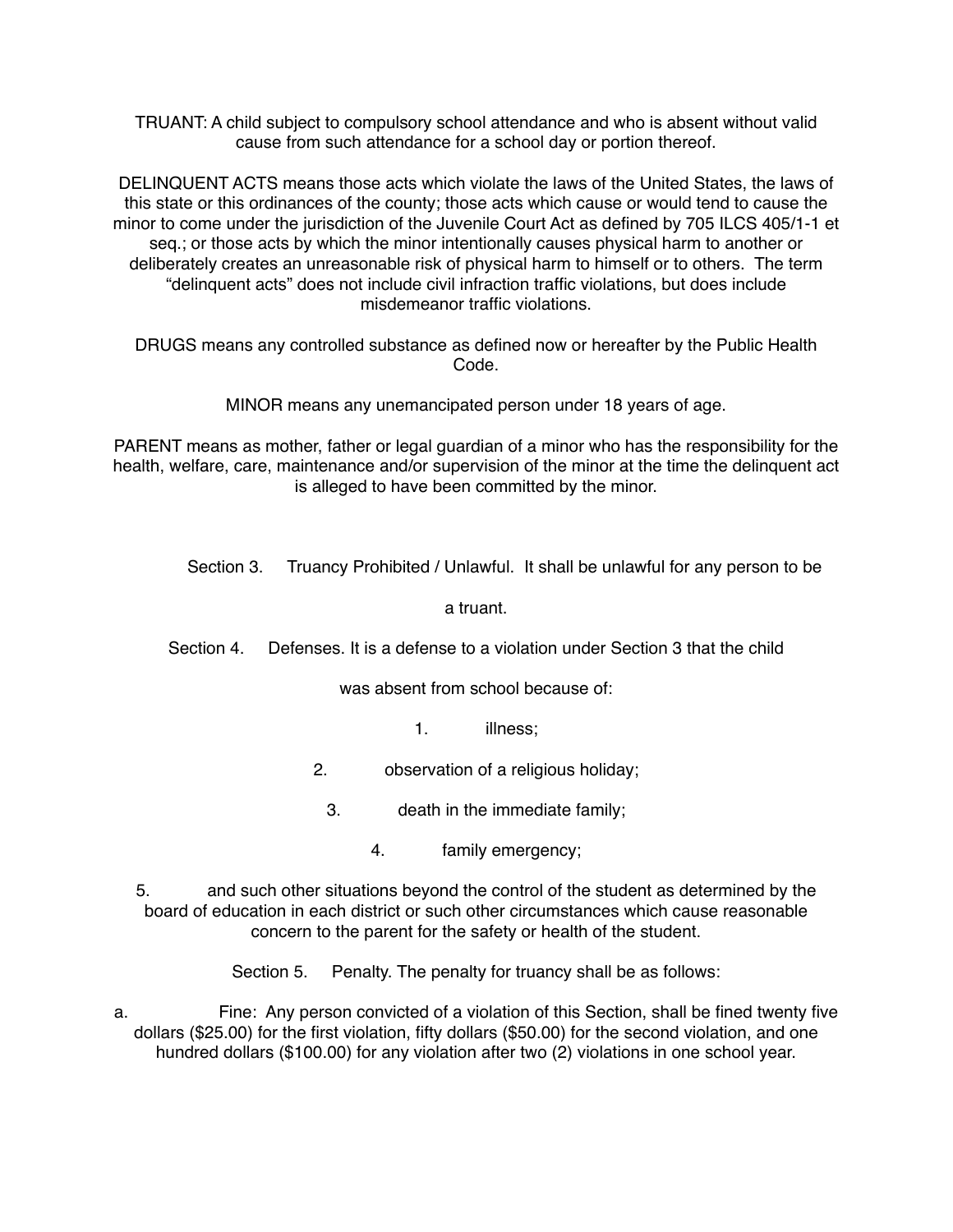b. Community Service: In addition, or in the alternative to any fine issued pursuant to the preceding subsection, any person convicted of a violation of any act declared to be unlawful by this Section, may be sentenced to community service.

- c. Separate Offenses: Each day or portion or each day that a person is truant shall constitute a separate offense.
- Section 6. Parental Responsibility. It is determined that it is necessary for the preservation of public peace, health, safety and welfare of the people of Livingston County for parents to exercise reasonable control and supervision over their minor children to prevent their minor children from committing or participating in the commission of certain acts. The following provisions shall therefore apply:
- A. The parent of any minor has a continuous responsibility to exercise reasonable control and supervision over the minor to prevent the minor from committing or participating in the commission of any delinquent act.
- B. Parental responsibility to exercise reasonable control includes the following duties, set forth for the purpose of illustration and not limitation;

a. To keep drugs out of the home and out of the possession of the minor, except those drugs duly prescribed by a licensed physician or other authorized medical professional;

b. To keep firearms out of the possession of the minor except those used in accordance with local ordinance and state law, and with the knowledge and supervision of a parent;

- c. To know the curfew provisions of the State of Illinois and to require the minor to observe those curfew provisions;
- d. To require the minor to attend regular school sessions and to prevent the minor from being absent from school for more than two days without valid cause;
- e. To prevent the minor from maliciously or willfully damaging, defacing or destroying real or personal property belonging to others, including that belonging to the county;
- f. To arrange for proper supervision for the minor when the parent must be absent.

C. Whenever a minor is arrested or detained by the police department for the commission of any delinquent act, the parent of the minor shall be notified as soon as reasonably possible by the police of the minor's arrest or detention and the reason therefore, and the parents' responsibility under this section. A record of such notification shall be kept by the police department.

D. If the minor of a parent residing within the county commits a delinguent act, including, but not limited to the foregoing, the parent shall be guilty of a petty offense if the parent knew or reasonably should have known that the minor was likely to commit a delinquent act, but failed to take timely and appropriate action to prevent the commission of the delinquent act by the minor, and shall be subject to the following penalties: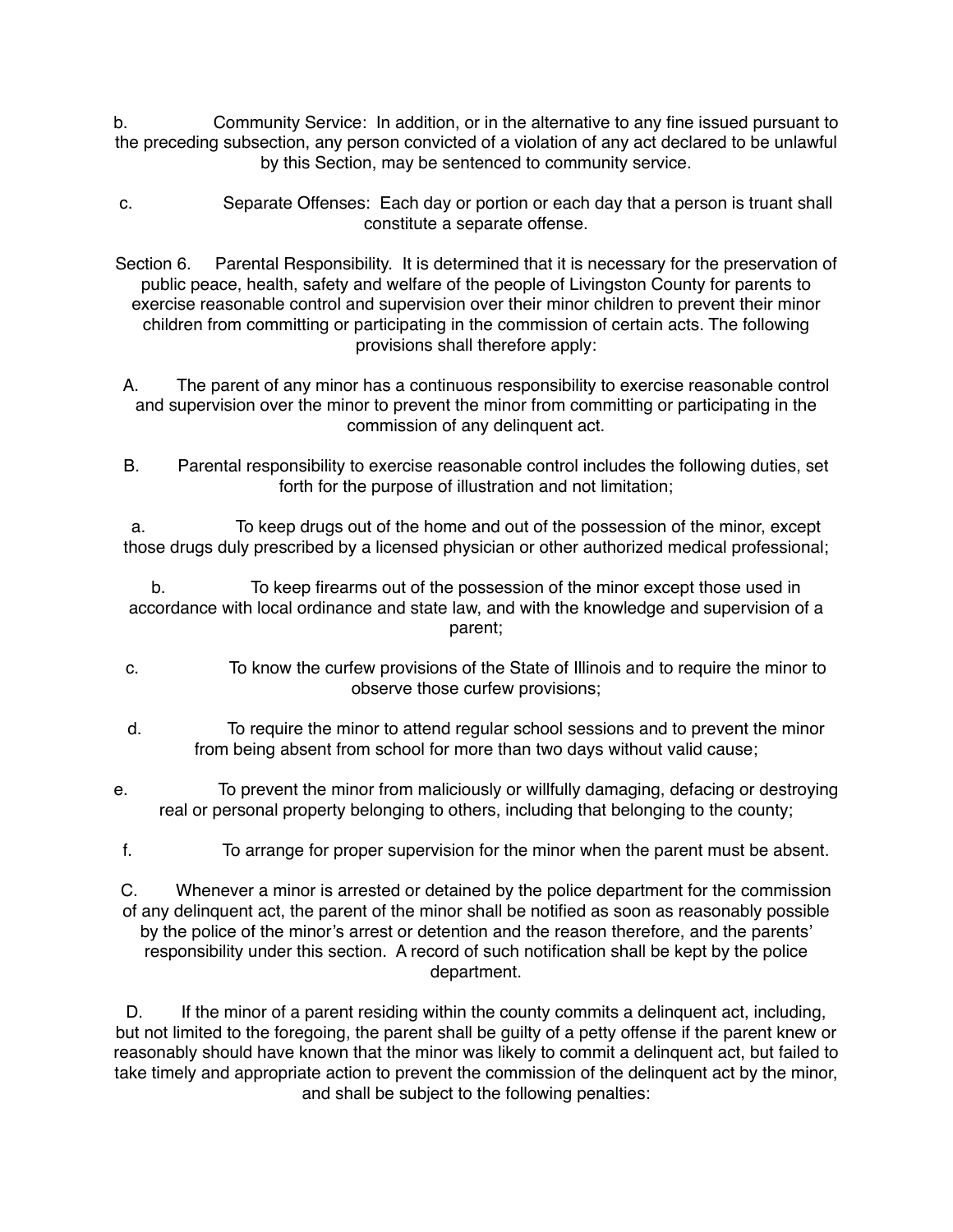- a. Fine. Any person convicted of a violation of any act declared to be unlawful by this section shall be fined \$50.00 for the first violation; \$100.00 for the second violation; and \$150.00 for any violation after two (2) violations.
- b. Community Service. In addition or in the alternative to any fine issued pursuant to this section, any person convicted of any act declared to be unlawful by this section may be sentenced to community service not to exceed 120 hours.
- c. Separate Offenses. Each day or portion of each day that a person is truant shall constitute a separate offense.

Section 7. Severability. In the event a court of competent jurisdiction finds this ordinance or any provision hereof to be invalid or unenforceable as applied, such finding shall not affect the validity of the remaining provisions of this ordinance and the application thereof to the greatest extent permitted by law.

Section 8. Repeal and Savings Clause. All ordinances or parts of ordinances in conflict herewith are hereby repealed; provided, however, that nothing herein contained shall affect any rights, actions, or causes of action which shall have accrued to the Village of Flanagan prior to the effective date of this ordinance.

Section 9. Effectiveness. After its passage, this Ordinance, shall be effective and commence 10 days after this Ordinance is printed in book or pamphlet form and published by the authority of the corporate authorities.

SO ORDAINED this  $16th$  day of Wovember , 2010, at Flanagan, Livingston County, Illinois.

AYES: 5

NAYS: 0

ABSENT: 0

ABSTAIN: 0

VILLAGE OF FLANAGAN